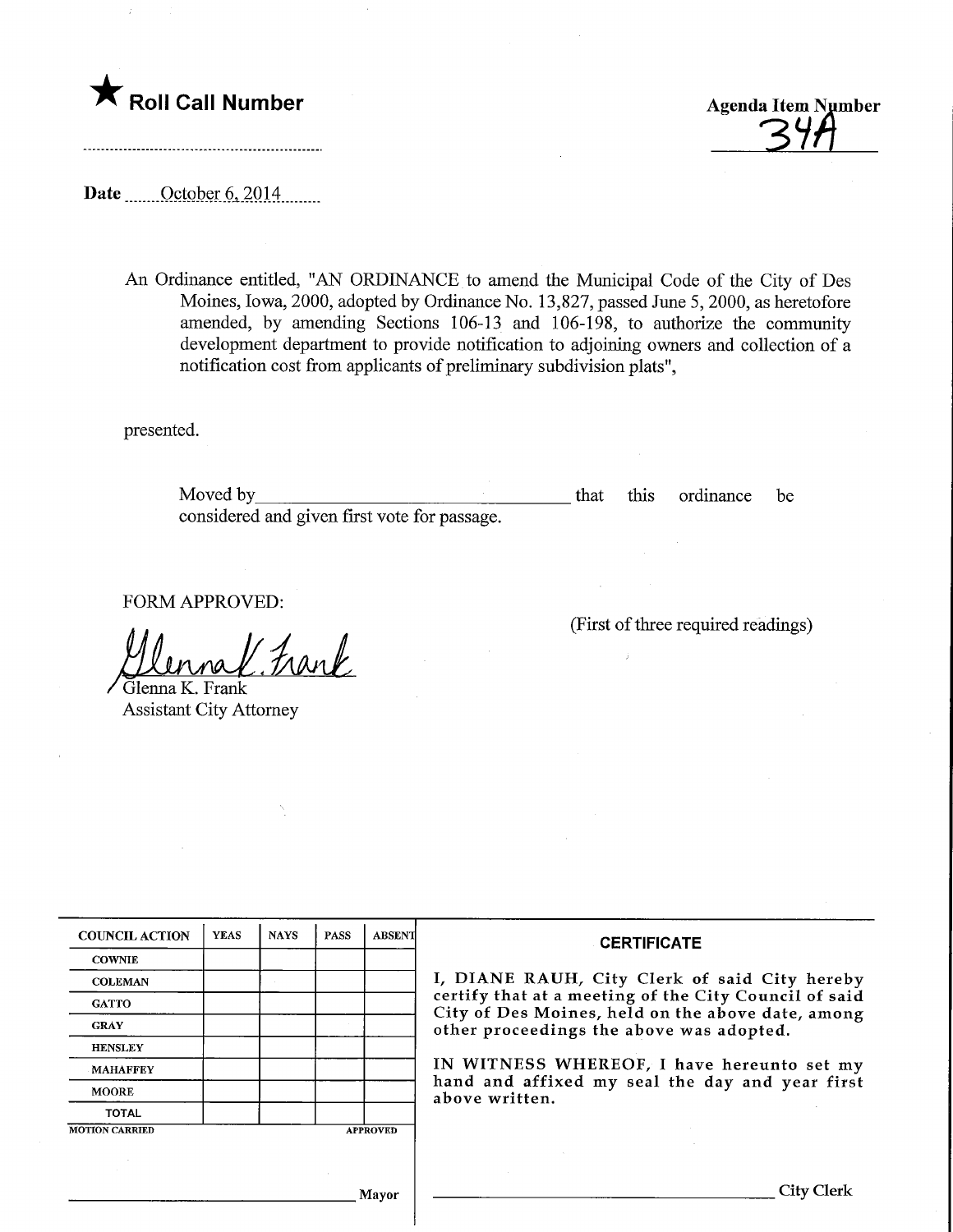## ORDINANCE NO.

AN ORDINANCE to amend the Municipal Code of the City of Des Moines, Iowa, 2000, adopted by Ordinance No. 13,827, passed June 5,2000, as heretofore amended, by amending Sections 106-13 and 106-198, to authorize the community development department to provide notification to adjoining owners and collection of a notification cost from applicants of preliminary subdivision plats.

Be It Ordained by the City Council of the City of Des Moines, Iowa:

Section 1. That the Municipal Code of the City of Des Moines, Iowa, 2000, adopted by

Ordinance No. 13,827, passed June 5, 2000, as heretofore amended, is hereby amended by amending

Sections 106-13 and 106-198, to authorize the community development department to provide

notification to adjoining owners and collection of a notification cost from applicants of preliminary

subdivision plats, as follows:

## Sec. 106-13. Fees.

- (a) Before a preliminary plat, a plat of survey or an amendment to an approved plat may be considered by the city, the applicant shall deposit a fee in the amount set in the Schedule of Fees adopted by the city council by resolution. In addition to said fee, the applicant shall pay the costs for any required notification to property owners as determined and established by the community development department.
- (b) Resubmission of a plat due to amendments required or made to the plat as previously submitted may be made once without additional fee. Thereafter, the resubmitted plat shall not be considered by the plan and zoning commission until the applicant has deposited the additional fee in the amount set in the Schedule of Fees adopted by the city council by resolution.
- (c) An application made for property wholly owned by the federal government may be made without paying the fee described in this section.

## Sec. 106-198. Approval of plat.

(a) After completion of the preapplication conference required in section 1 02-197 of this article and if the applicant wishes to proceed to divide the property that was the subject of such preapplication conference, the applicant shall cause to be prepared a plat of survey of the tract to be divided and shall submit four copies of such plat and such other information as is required in this section to the city permit and development center for its study and determination and shall deposit with the city the plat of survey approval fee in the amount set in the Schedule of Fees adopted by the city council by resolution.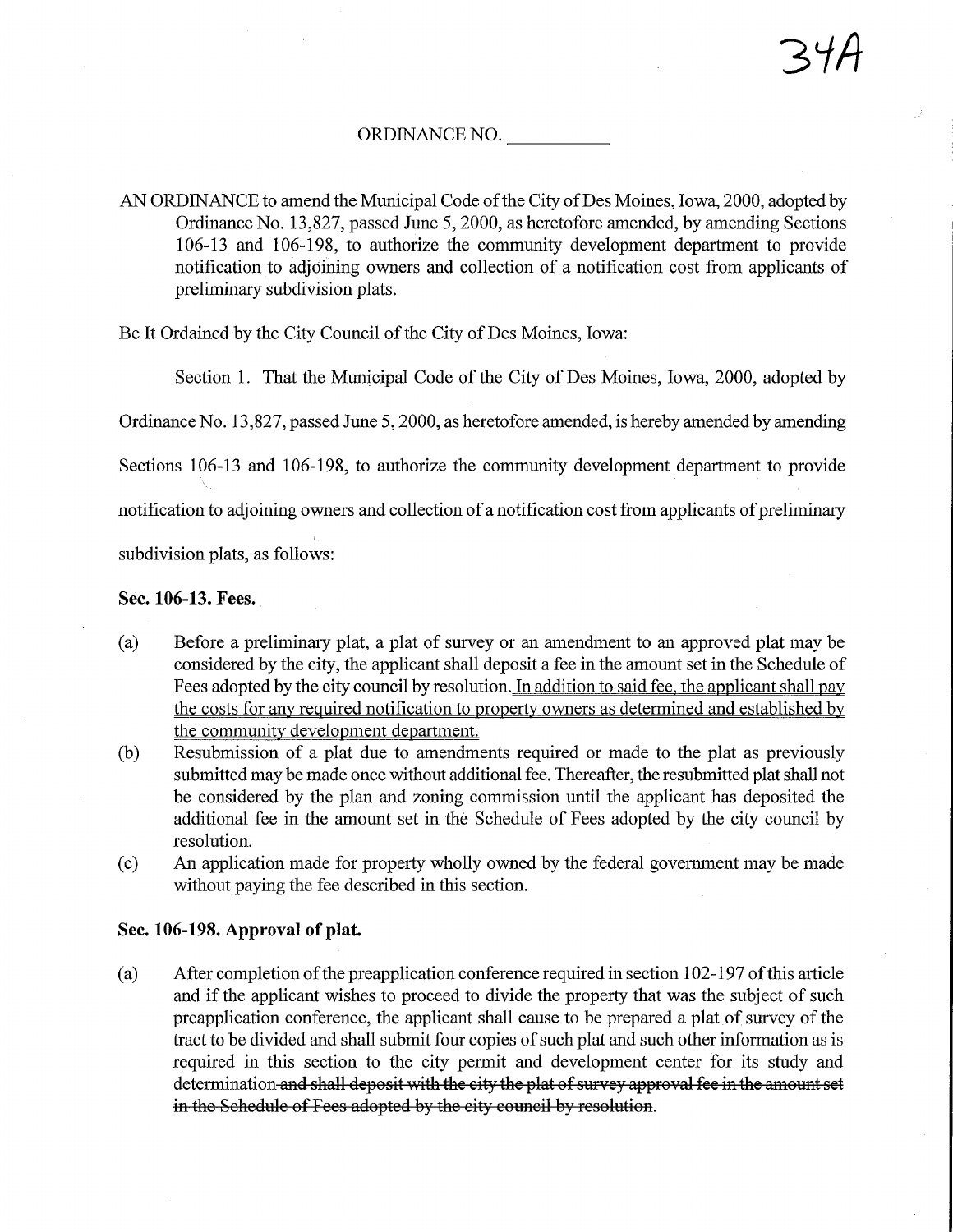- (b) The plat of survey shall be drawn to a scale of not less than one inch to 100 feet, shall be certified by a registered land surveyor and, together with any necessary attachments, shall show the following:
	- (1) All surveying dimensions and requirements set forth in subsection 106-132(4) of this chapter.
	- (2) All parcel boundary lines, with applicable addresses and all easements, accurately established by sufficient information, including dimensions and angles or bearings.
	- (3) A complete legal description and list of proprietors of the property to be divided, showing the location and extent, points of compass, scale of plat, and certification and name of the surveyor responsible for staking the parcels. All adjoining properties shall be identified, and where such adjoining properties are a part of am official plat, the name of that plat shall be shown.
	- (4) Copies of proposed easements for the extension of water; sanitary and storm sewer; gas, electrical, cable television and telephone service to the parcels.
	- (5) If any parcel created by the plat of survey is not individually developable under the applicable zoning and land use regulations, such parcel shall be identified as an "outlot." The permit and development coordinator may require the plat to also show the adjoining parcel with which the outlot is to be assembled for development.
	- (6) The location of each existing structire and the setback of each such structure from the boundary lines.
- (c) Upon submission of four copies of such plat and all required attachments, the permit and development center coordinator shall forward copies to city departments as appropriate. The permit and development center coordinator shall instruct the city departments to complete their review of the plat and forward their comments concerning the plat to the city permit and development center within 15 days after the date of submission of such plat to the city permit and development center.
- (d) Upon receipt of comments from the appropriate city departments, the permit and development center coordinator shall, with the concurrence of the planning director and city engineer, determine if the proposed plat of survey conforms to the standards and requirements outlined in section 106-132 of this chapter, excluding subsection (7), and in subsection (b) of this section and shall approve, conditionally approve or reject such plat of survey within 30 days after the date of submission thereof to the permit and development center. No plat of survey shall be approved except upon an express finding that each parcel has access to all necessary public utilities and that all necessary public improvements are in place. The permit and development center coordinator shall promptly notify the applicant of the determination.
- (e) The permit and development center coordinator, with the concurrence of the planning director and city engineer, may waive the requirement for construction of any improvement or may approve a plat of survey subject to the restriction that no certificate of occupancy will be granted for the property until the improvement is completed, when they determine that such waiver is justified because of incompatible grades, future planning or inadequate or nonexistent connection facilities, and that such waiver will not adversely affect the public health, safety or general welfare.